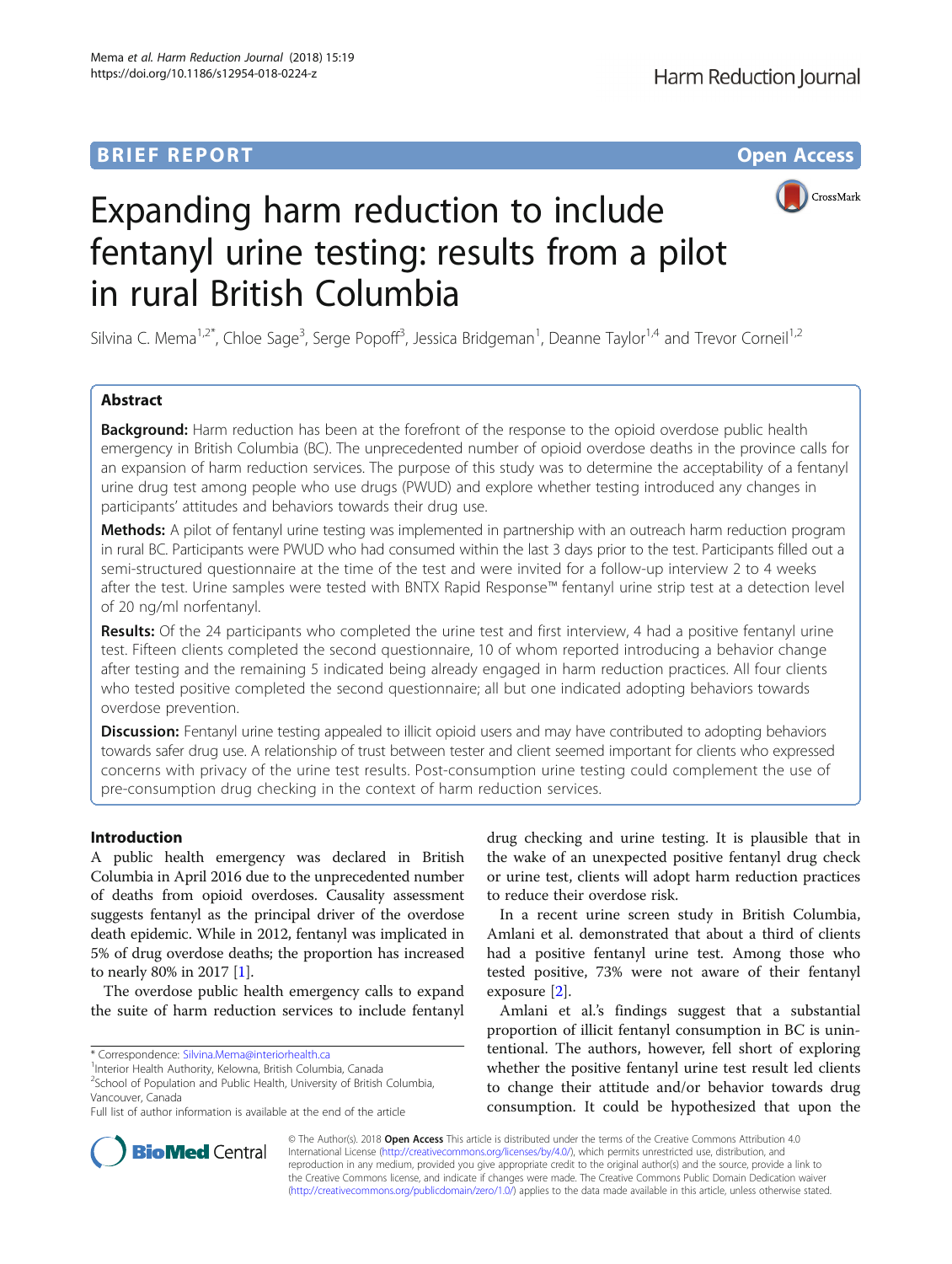"eye opening" positive fentanyl urine test result revealing their unintentional fentanyl consumption, a client may choose to adopt a harm reduction strategy to reduce their overdose risk. Harm reduction strategies include testing a small amount of drug before using their usual dose, using under supervision, or acquiring a naloxone kit. Furthermore, the change in behavior could extend to the client's network and influence their behavior towards illicit drug use.

The purpose of this study was to twofold: first, to determine the acceptability of fentanyl urine testing among PWUD as part of harm reduction program in rural British Columbia, and second, to explore whether clients undergoing a fentanyl urine test had any changes in attitudes and behaviors towards illicit drug use 2 to 4 weeks after testing.

# Methods

#### Study design

A two-phased mixed-methods study was designed to gather information from PWUD about the acceptability and effectiveness of fentanyl urine testing as a harm reduction intervention: Phase one involved a short semistructured questionnaire at the time of the fentanyl urine test asking age range, gender, employment status, frequency of drug use, drug of choice, preferred mode/s of consumption, and when were illicit substances last consumed. Phase two was a semi-structured face-to-face interview delivered 2 to 4 weeks after the fentanyl urine test. Phase two questions inquired about any behavior change towards illicit drug use potentially triggered by the results of fentanyl urine testing [\[3](#page-4-0)–[5](#page-4-0)].

All information collected was anonymous and selfreported. An acronym was used to link phase one and phase two surveys. The semi-structured interview scripts were developed based on an interview script from a provincial fentanyl and drug testing study [\[6](#page-4-0)] and amended by the Aids Network Outreach Support Society (ANKORS) Hepatitis C Project coordinator to reflect local language and context.

The qualitative data were analyzed using content analysis and conducted separately by three of the researchers and then discussed as a group using consensus coding techniques [\[7](#page-4-0)]. Final themes were presented to a small group of harm reduction experts who had contextual knowledge of the Interior region and harm reduction content expertise as a form of member checking [[8](#page-4-0)].

## Participants

The pilot was promoted via word of mouth and attracted mainly long-term clients who have a relationship of trust with local harm reduction services. Occasional and frequent illicit drug users were recruited from among clients of the mobile and fixed site harm reduction program

offered by ANKORS which delivers harm reduction supply in West Kootenay Communities: Nelson, Castlegar, Trail, Salmo, Fruitvale, and Grandforks. ANKORS clients were made aware of the dates, times, and locations of fentanyl urine testing opportunities through word of mouth. Clients interested in participating were informed of the study purpose, risks, and benefits, and were given the opportunity to ask questions before a team member asked for consent.

Participation in the research study was not a condition to access fentanyl urine testing. To be eligible to participate in this study, clients had to be 19 years of age or older, able to provide informed consent, and self-identify as illicit drug user. Given that fentanyl levels become negligible after 3 days, only clients who reported using drugs within this time frame were included. Fentanyl urine testing was available between March 2017 and May 2017. A \$10 cash incentive was provided to study participants in two allotments of \$5 the day of the fentanyl urine test and the second \$5 at the end of the second visit 2 to 3 weeks later.

# Urine testing protocol

After giving consent to participate, clients were provided with sterile urine containers and asked to provide a urine sample in a private location (i.e., washroom). Once obtained, samples were left to cool to room temperature while the client was being interviewed. Samples were tested with BNTX Rapid Response™ fentanyl urine strip test at a detection level of 20 ng/ml norfentanyl. The strips were placed into the urine for 15 s, and then let sit for 5 min before reading the result to the client. As soon as the fentanyl urine test was complete, urine samples were disposed of in a toilet and flushed. Clients were then invited to return for the follow-up interview in 2 weeks.

## Ethics approval and consent to participate

Harmonized research ethics approval was obtained from the Interior Health and University of British Columbia Ethics Review boards (Board of Record Approval Reference #: 2016-17-060-I). Consent to participate in the research study was sought from each participant who expressed interest in fentanyl urine checking. Consent to participate was obtained verbally. Using a consent script (see supporting documents), staff explained the risks and benefits of the study (see Additional file [1](#page-4-0)).

# Results

Twenty-four participants completed phase one interview and the urine test. Demographic characteristics of the clients showed that about half of participants were within the 50–59 years of age range. The sample had an even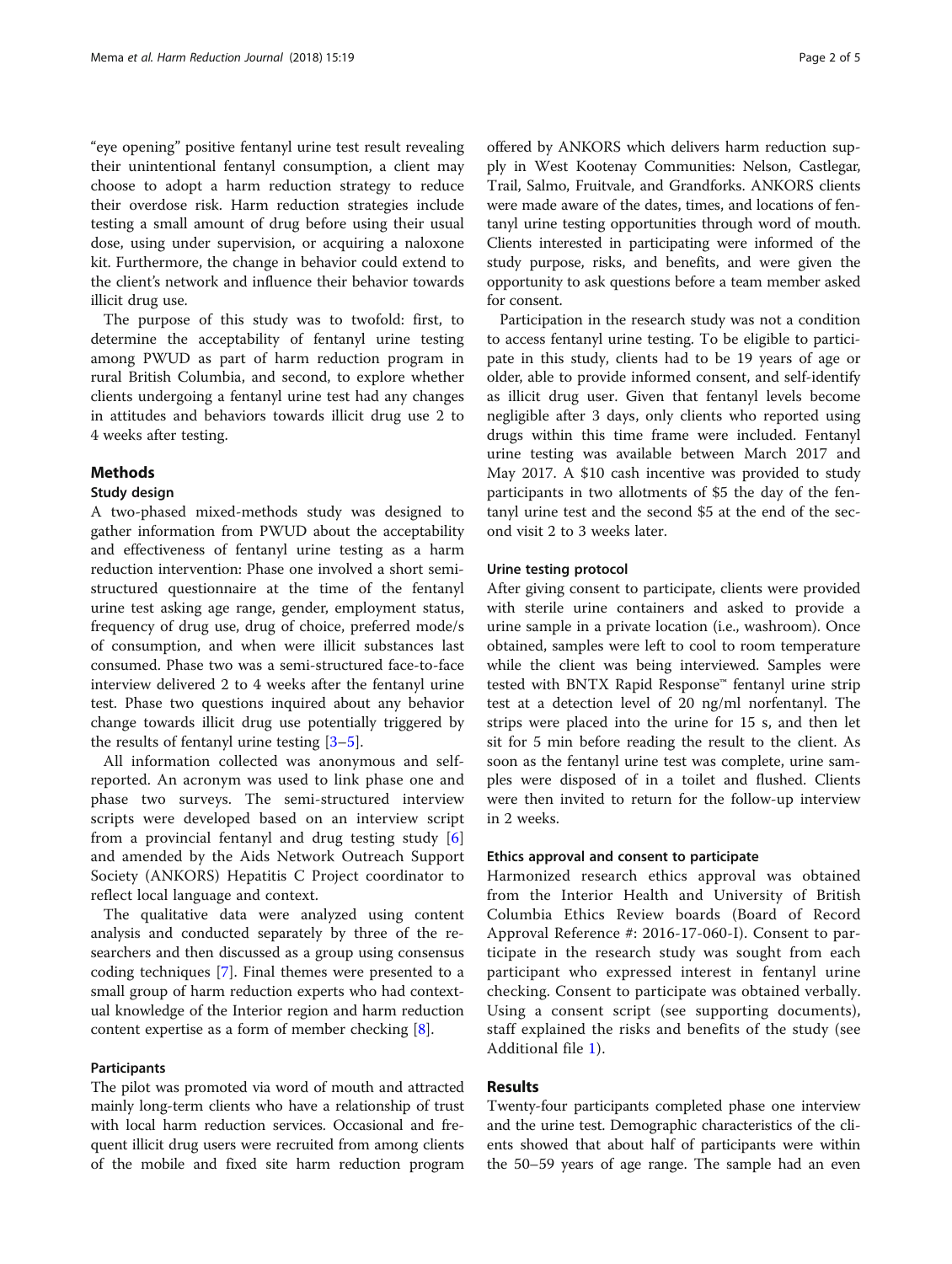distribution of men and women. Most participants indicated Income Assistance as their major source of income. Drugs of choice were cocaine, crystal meth, methadone, fentanyl, heroin, carfentanil, marihuana, ketamine, morphine, and Percocet.

The most popular mode of consumption was injection reported by over 2/3 or respondents, followed by smoking and snorting. Only one client reported using oral drugs. In terms of frequency of use, most responded that they used daily or every few days. A few clients reported using monthly and one reported using weekly. Most participants reported using more than one drug on a weekly basis.

Four of the 24 clients enrolled in phase one had a positive fentanyl urine test. Of these four, only one individual was surprised by the positive result stating that the drugs they had done were "too weak to be fentanyl." The remaining three participants' responses to the positive fentanyl urine test result varied from no comment to not being surprised either because they had bought fentanyl and the test confirmed what they had purchased or because they assumed fentanyl was in "everything," referring to all illicit drugs.

Of the 24 participants who completed phase one, 15 returned to complete the phase two. Of these, 10 reported a change in behavior after testing their urine, and the remaining 5 answered that they had not introduced any behavior change. All four clients whose urine tested positive in phase one returned for phase two, three of them reported adopting a harm reduction strategy after testing. Table 1 shows some quotes of three participants who had a positive urine test result and reported introducing a behavior change. Of the 5 individuals that answered not introducing any behavior change in phase two interview, all indicated that they were already engaged in harm reduction practices. Table 2 outlines some of the answers of the 15 participants who completed phase two, regardless of the positive or negative test result.

There were mixed results about whether expanding drug checking and urine testing services would be useful. Most participants were of the opinion such that

Table 1 Responses given by clients who tested positive and introduced a behavior change

| Any behavior changes since receiving positive results? |  |  |  |  |  |
|--------------------------------------------------------|--|--|--|--|--|
| Made me more careful.                                  |  |  |  |  |  |
| Completely avoid fentanyl.                             |  |  |  |  |  |
| I did not do the fentanyl we tested                    |  |  |  |  |  |
| I don't use alone and always carry Naloxone            |  |  |  |  |  |
| I don't use alone and injecting less now.              |  |  |  |  |  |

|           |  |  |  |  | <b>Table 2</b> Behavior change as reported by the 15 participants in |  |
|-----------|--|--|--|--|----------------------------------------------------------------------|--|
| phase two |  |  |  |  |                                                                      |  |

| Any changes in<br>drug use? | Comment                                                                        |
|-----------------------------|--------------------------------------------------------------------------------|
| No                          | But got some naloxone                                                          |
|                             | But have more awareness to test my stuff                                       |
|                             | But I have been using less b/c out of money<br>and no supply                   |
|                             | Dope is really weak here and I don't use alone                                 |
|                             | I only use pharm morphine and I won't buy<br>anything else                     |
|                             | Test was negative and always careful                                           |
|                             | Usually use alone. I use morphine cause I know<br>what I'm getting             |
|                             | Carry naloxone kit and worry all the time                                      |
|                             | Dope is really weak here and I don't use alone                                 |
| Yes                         | Did it one more time. Starting treatment                                       |
|                             | Didn't do the fentanyl we tested. Don't use<br>alone and injecting less        |
|                             | I haven't done any drugs since. I got scared. I<br>have a drug counsellor now. |
|                             | Yes - made me more careful. Completely<br>avoid fentanyl                       |
|                             | More careful about what I buy. But still use<br>b/c I still have same problems |
|                             | Slowed my use                                                                  |

fentanyl drug checking and urine testing services would be valuable as long as fentanyl analogues were included. Stigma was mentioned as a potential barrier to accessing services, many of the respondents indicated that they would either use this service in the privacy of their homes and/or from trusted harm reduction agency workers as evidenced by the following clients' statements: "If you are looking for help, have more [help] available and less stigmatizing to get help there." "Don't feel comfortable going anywhere else but in my home or with [names harm reduction agency worker]."

# **Discussion**

The objective of this study was to determine acceptability of fentanyl urine testing among PWUD in rural BC and determine any behavior changes introduced in the 2 weeks after testing. The pilot project aimed to enhance outreach harm reduction services in smaller communities in the context of a provincial overdose public health emergency. It was hypothesized that a fentanyl drug testing program may be beneficial to PWUD in rural communities by attracting people who would otherwise not connect to harm reduction services, lead to behavior change through a meaningful interaction with staff, and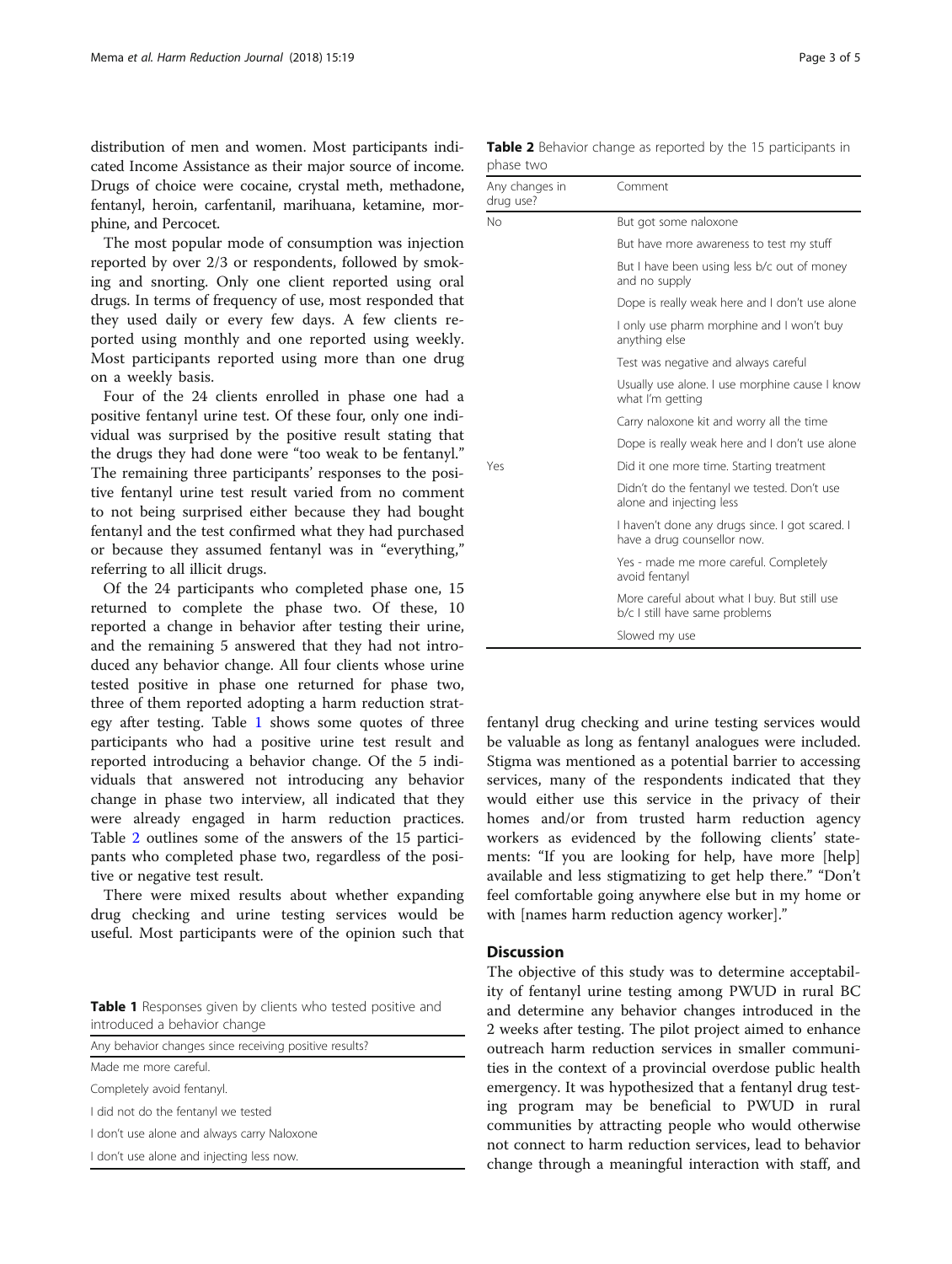normalize the conversation around drug use, and potentially lead to reducing stigma.

Although preliminary, our results suggest that there is a demand for fentanyl urine testing and provide an evidence base to support expansion of harm reduction services to include this service within the scope of harm reduction services. Of note, during the study period a police notification was released that carfentanil had been detected in the community which may have increased interest in testing among clients, even though the sensitivity and specificity of the fentanyl urine strips to detect carfentanil is uncertain.

It is important to differentiate between post-consumption urine testing and pre-consumption drug checking [[9](#page-4-0)]. Clients indicated that their preference for checking drugs before consumption as opposed to getting a urine test after consumption. Drug checking for fentanyl may also positively impact behavior change leading to a decrease in overdose incidence, as suggested by a recent evaluation of a fentanyl drug checking program in a supervised consumption setting [\[10](#page-4-0)].

Although generally acceptable, clients expressed that they would use a urine testing service as long as privacy was maintained and the test was delivered by a trusted person. During this study, some clients expressed concerns around privacy and questioned whether the fentanyl urine test would become part of their medical record. They only agreed to test after being reassured that participation in the study was anonymous. This suggests that a fentanyl urine test program may only appeal to clients with a trusted relationship with harm reduction providers such as ANKORS workers who have delivered services in the area for over 20 years. Allowing users to test themselves may be the way around this. However, the interaction with a harm reduction worker may create a "teachable moment" critical in effecting any behavior change.

The number of positive tests was approximately 21%, slightly lower than expected given the evidence from Amlani et al.'s study which detected 29% positivity. Furthermore, wide media coverage of the overdose emergency has led to clients being aware that fentanyl is ubiquitous in the illicit drug market. The positive result was unexpected to only one of the four, compared to most of participants in Amlani et al.'s study. Interestingly, a handful of clients were expecting a positive fentanyl test result but tested negative, which could be due to a limitation of the test in detecting some of the fentanyl analogues that may be in circulation in the illicit market.

Our results suggest that the impact of fentanyl urine testing on behavior change is promising. Drawing from health promotion constructs of behavior change [\[11\]](#page-4-0), we hypothesize that a positive fentanyl urine test result will likely increase clients' perception of susceptibility of being exposed to fentanyl because a positive urine test result confirms fentanyl exposure almost unequivocally. We further hypothesize that changes in perceived susceptibility may extend beyond clients who test to other peers who use with them or share the same dealer as they become aware of the positive test through word of mouth. Increased susceptibility by itself will not lead to behavior change unless clients' believe in the benefits of changing behavior (such as using less or not at all, using a buddy system, and carrying naloxone) and any perceived barriers to taking action are overcome. The role of harm reduction is to activate readiness to change among clients that, due to the positive test, feel susceptible to a fentanyl overdose. By providing awareness and support, this pragmatic approach increases clients' confidence in their ability to take action, allowing clients to take control over their health to ultimately reduce their risk of a fatal overdose.

These results should be interpreted with caution given that, as with other screening programs, it is possible that fentanyl urine testing appeals to a health conscious, potentially more experienced population of people who use drugs (PWUD). Clients included in this study were already engaged in harm reduction practices through ANKORS services over several years in which may have underestimated the effect of the intervention on harm reduction uptake because they were already positively influencing behavior among clients in these areas. In addition, we could not determine whether any changes introduced by the fentanyl drug testing were sustained beyond the study period. Future studies should use a larger sample size to investigate if and if so how, these changes may be sustained.

Limitations of this study include small sample size, and the fentanyl urine test limitations to detect analogues of fentanyl and an inability to detect fentanyl beyond the 3 days due to renal clearance. It could be argued that in self-reporting behavior clients could have exaggerated any changes to please the interviewer, overestimating the impact of the intervention. To overcome this bias, interviews were carried out by harm reduction providers with long standing relationship of trust with clients. We acknowledge these limitations and believe that they do not invalidate the results of this study in exploring acceptability and demand for fentanyl urine testing.

In summary, this study suggests that fentanyl urine testing is appealing to PWUD and that it may promote behavior change towards adoption or maintenance of harm reduction strategies among PWUD in rural BC. Further research should examine whether urine testing and drug checking services may support the increased uptake of harm reduction behaviors among different groups of people who use illicit drugs.